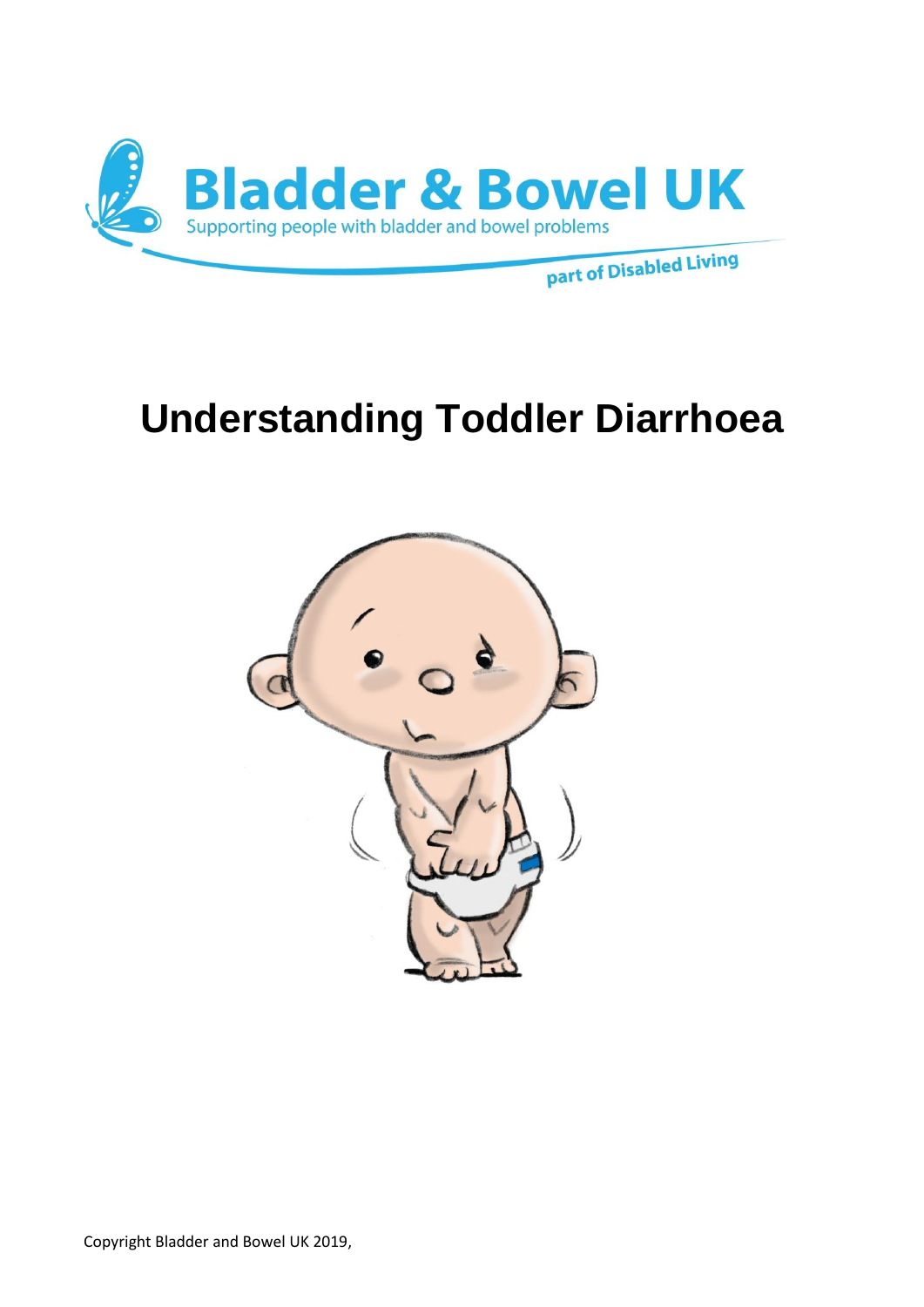# **Understanding Toddler Diarrhoea**

#### **What is 'toddler diarrhoea'?**

Toddler diarrhoea is the most frequent cause of chronic (that is –persistent) diarrhoea in children aged between  $1 - 5$  years old. It is more common in boys than girls.

### **How often do affected children poo?**

The child will have at least two poos daily, but may have as many as ten a day.

#### **What is the poo like?**

Loose and watery, sometimes pale coloured, the poo may be more smelly than usual and may contain undigested food.

#### **How long does it last for?**

It continues for more than three weeks, but has usually cleared up by the time the child reaches school age

#### **Is the child ill?**

No, they will continue to grow and thrive. They will not appear unwell. (Take them to the GP if they are unwell, losing weight or not developing as you would expect, or if you have any other concerns.)

#### **What else could it be?**

If the child is unwell with tummy and/ or headache, has diarrhoea, has a temperature, is struggling to drink enough, is less responsive, or vomiting, you should see the GP. It could be an infection.

It could be an intolerance to certain food, such as lactose – ask your GP if the child appears to have a bloated abdomen (tummy), is windy and has loose stools and tummy cramping, especially after eating foods high in lactose (a natural sugar found in milk).

If your child has offensive smelling, sticky poos; often poos in their clothing, having previously had poos that were infrequent (less than three per week); large, hard, or painful poos they may be constipated. Speak to their GP or Health Visitor.

# **What causes toddler Diarrhoea?**

The cause is not completely understood. It is thought that some children may have a fast gut transit time (the time it takes for the food to move through the bowel). As part of the role of the bowel is to absorb water, if things more through too quickly, a lot of the fluid remains in the poo. This is because the poo is not there long enough for the excess water to be removed.

Some young children have a bowel that is slightly immature, so that certain types of the food they eat can cause them to have diarrhoea.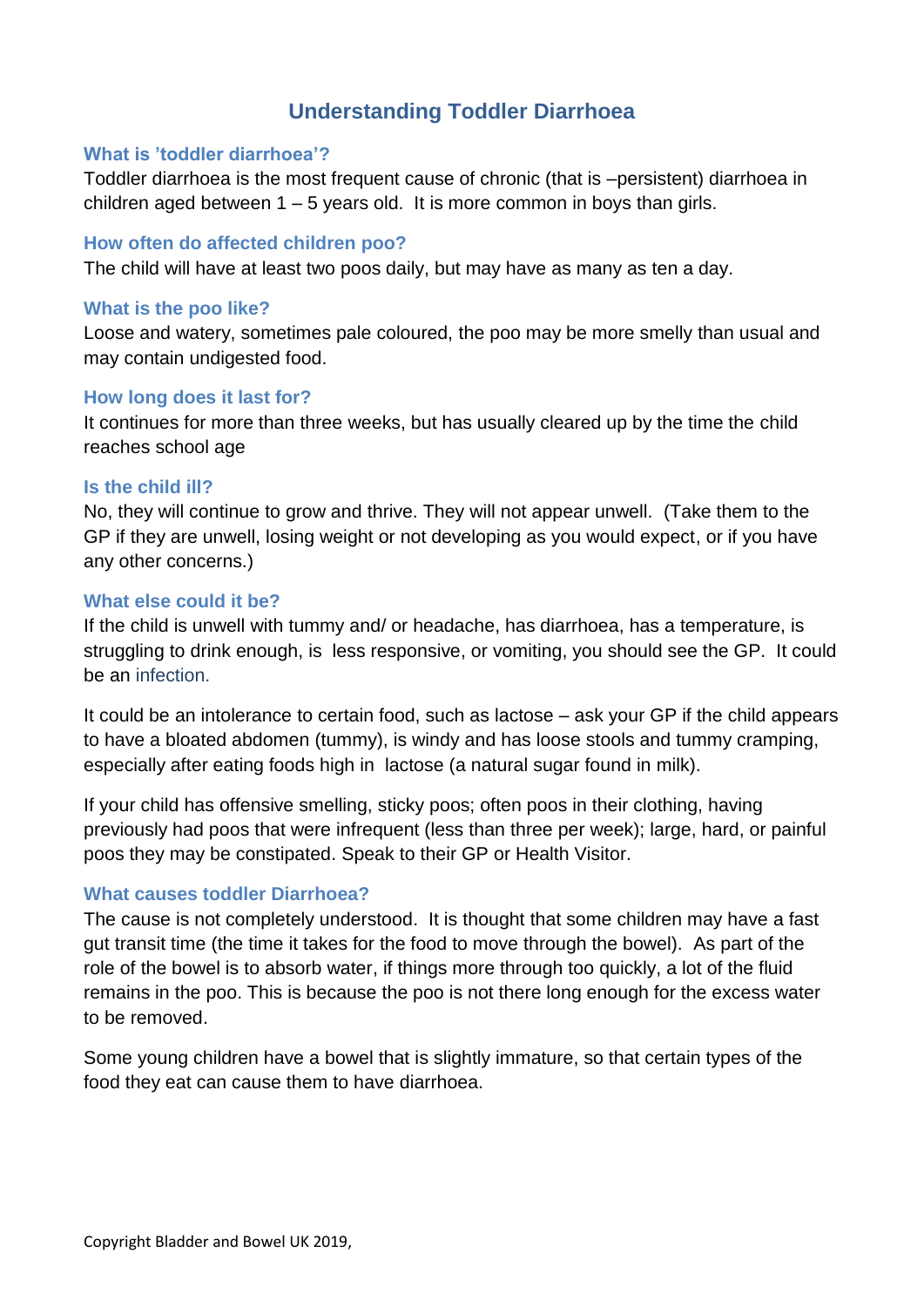# **How can the diarrhoea be helped?**

The good news is that with time and by making adjustments to your child's diet the diarrhoea will resolve.

# **The four F's**

**Fat**: Children should not eat a low fat diet. They should get around 35% of their energy from the fat in their food. Fat slows the digestion in the gut and the speed at which the food passes through the system.

Adults need to eat less fat to guard against heart disease and obesity. This is not the same with children.

Children should be given a range of foods with different fats in them. Full-fat milk and products like yoghurt and rice pudding; butter, olive and rapeseed spreads and oils; dips like a low salt hummus; a few olives (these do tend to be high in salt); avocado, meat, fish, eggs, almond/cashew/peanut butter, cheese, coconut milk, sunflower seeds all contain fats. (Please be aware of any allergies)

**Fluid:** Children need to drink 6-8 cups of fluid each day. Some children drink too many sugary drinks, this can increase the diarrhoea. Excessive drinking is best managed by giving smaller amounts each time they ask, or just having drinks at set times, with meals and snack times. Stick to water or full fat milk where possible. Toddlers should be having about a pint (half a litre) or milk a day, as well as their water-based drinks

**Fruit juice/fruit squashes and fruit**: The immature gut cannot absorb fructose easily – this is the natural sugar in fruit. If too much is eaten it can irritate the gut, causing the contents to go through too quickly. A similar thing happens with sorbitol – a sweetener found in many fruit drinks and foods.

Refined sugars present in many ready made foods, such as sweets, chocolates, cakes, biscuits and desserts, can also cause looser poos.

The fructose in fresh or tinned, fruit, fruit that has been frozen, does not cause so many problems. This is, because the fibre is still in it and the fibre slows the gut down a bit (see next section)

**Fibre:** The fibre in the foods we eat, acts a bit like blotting paper in our gut. It soaks up some of the water, making the contents a bit more bulky, slows things down a bit, and helps the gut to push it through and lets us to know it is ready for passing into the toilet. So if your child has a low fibre diet, increase it to around 12-18 grammes per day.

However, too much fibre can also irritate the gut, causing the contents to move through too quickly.

Keeping a food diary for a few days will help you to look at the fibre content of your child's diet and adjust it. Aim for 12-18 grammes per day.

These are higher fibre foods. Changing the quantity of these in your child's diet may help: